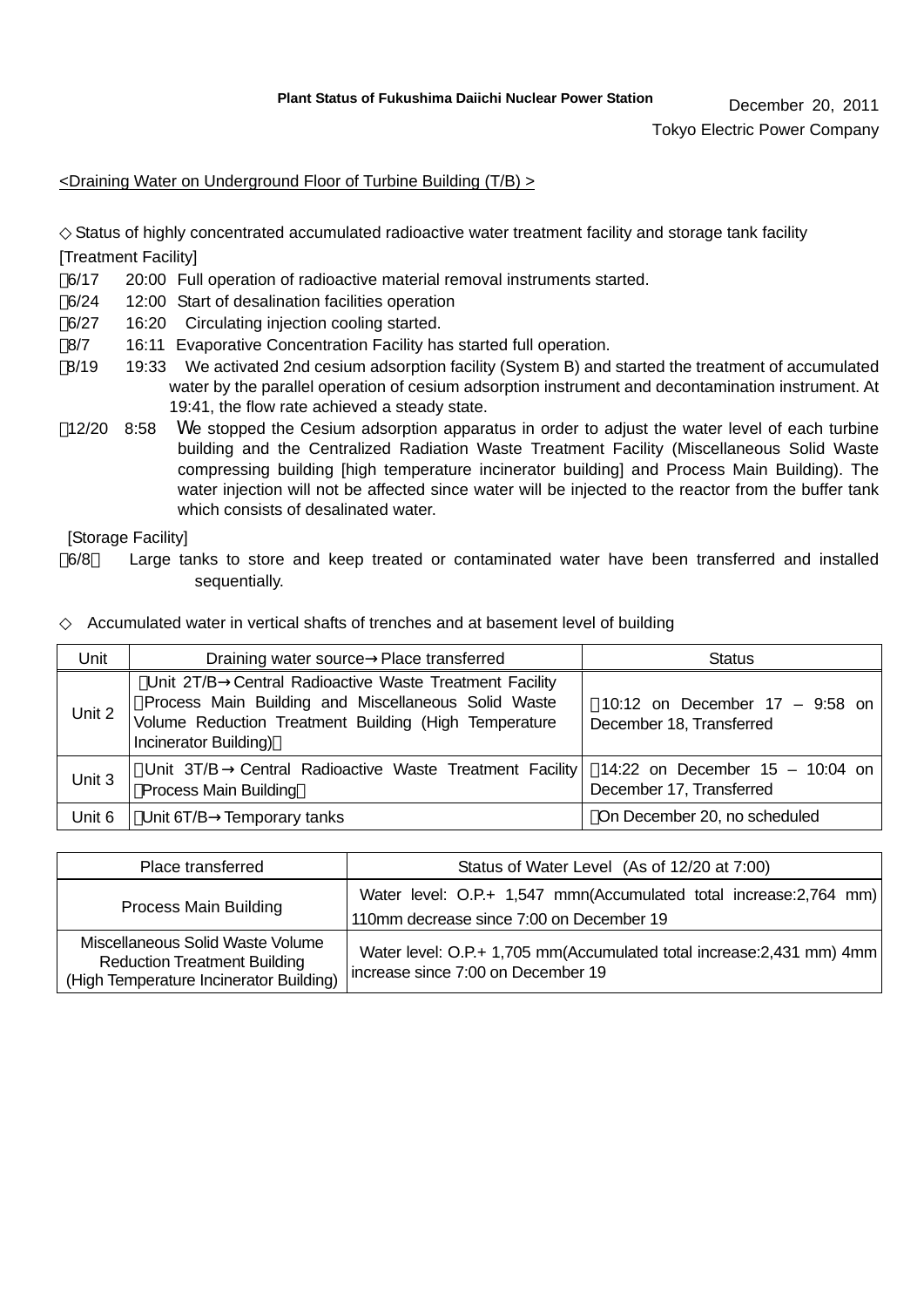| Water level of the vertical shaft of the trench, T/B and R/B (As of December 20 at 7:00) |
|------------------------------------------------------------------------------------------|
|------------------------------------------------------------------------------------------|

|        | Vertical Shaft of Trench     | T/B                                                              | R/B                                                              |
|--------|------------------------------|------------------------------------------------------------------|------------------------------------------------------------------|
| Unit 1 | $O.P. < +850$ mm             | $O.P + 3,306$ mm                                                 | $O.P. + 4,263$ mm                                                |
|        | (No change since 7:00 on     | (26mm increase since 7:00 on                                     | (12mm increase since 7:00 on                                     |
|        | December 19)                 | December 19)                                                     | December 19)                                                     |
| Unit 2 | $O.P + 3,059$ mm             | $O.P + 3,051$ mm                                                 | $O.P + 3,174$ mm                                                 |
|        | (63mm increase since 7:00 on | (56mm increase since 7:00 on                                     | (55mm increase since 7:00 on                                     |
|        | December 19)                 | December 19)                                                     | December 19)                                                     |
| Unit 3 | $O.P + 3,160$ mm             | $O.P + 3,130$ mm                                                 | $O.P + 3,371$ mm                                                 |
|        | (18mm increase since 7:00 on | (18mm increase since 7:00 on                                     | (21mm increase since 7:00 on                                     |
|        | December 19)                 | December 19)                                                     | December 19)                                                     |
| Unit 4 |                              | $O.P. + 3,111$ mm<br>(2mm increase since 7:00 on<br>December 19) | $O.P + 3,123$ mm<br>(32mm increase since 7:00 on<br>December 19) |

## <Monitoring of Radioactive Materials>

Nuclide Analysis of Seawater(Reference)

| Place of sampling                                      | Date of  | Time of  | Ratio of density limit (times) |          |        |
|--------------------------------------------------------|----------|----------|--------------------------------|----------|--------|
|                                                        | sampling | sampling | $1 - 131$                      | $Cs-134$ | Cs-137 |
| Approx. 30m North of Discharge Channel<br>of 5,6U, 1F  | 12/19    | 8:35     | ND                             | 0.05     | 0.03   |
| Approx. 330m South of Discharge Channel<br>of 1-4U, 1F | 12/19    | 8:15     | ND                             | 0.02     | 0.02   |
| Around Discharge Channel of 3,4U, 2F                   | 12/19    | 8:20     | ND                             | 0.02     | 0.01   |

Others: samples from 1 location at the coast of Fukushima Daiichi Nuclear Power Plant (sampled on December 19) and from 5 locations offshore of Ibaraki Prefecture (sampled on December 13 and 14) showed ND for all three major nuclides (Iodine-131,Cs-134,137).

<Cooling of Spent Fuel Pools >(As of December 20 at 11:00)

| Jnit   | Cooling type                      | Status of cooling | Temperature of water in Pool |
|--------|-----------------------------------|-------------------|------------------------------|
| Unit 1 | <b>Circulating Cooling System</b> | Under operation   | 12.0                         |
| Unit 2 | <b>Circulating Cooling System</b> | Under operation   | 15.5                         |
| Unit 3 | <b>Circulating Cooling System</b> | Under operation   | 13.3                         |
| Unit 4 | <b>Circulating Cooling System</b> | Under operation   | 20                           |

Unit 4 11/29 We started operation of the ion exchange equipment to remove salt from spent fuel pool.

Unit 2 12/19 3:06 12/20 5:04 The alarm went off which showed that the flow rates at the inlet and the outlet of the primary system pump of the Fuel Pool Cooling and Filtering System was substantially different. We confirmed the site and recognized no leak of water. Later we implemented a vibration experiment on the instrumentation piping and confirmed that the alarm had stopped. The Fuel Pool Cooling and Filtering System has been in normal operation and there is no problem in cooling.

12/20 15:03 The same system stopped due to inspection of flow monitor of the Fuel Pool Cooling and Filtering System. The temperature of the spent fuel pool was 15.4 at the time of the stop. The stop is planned to last until around 2:00pm on Dec. 23. Since the estimated increase of the temperature of the spent pool is approx. 21 for that period, there is no problem on that increase.